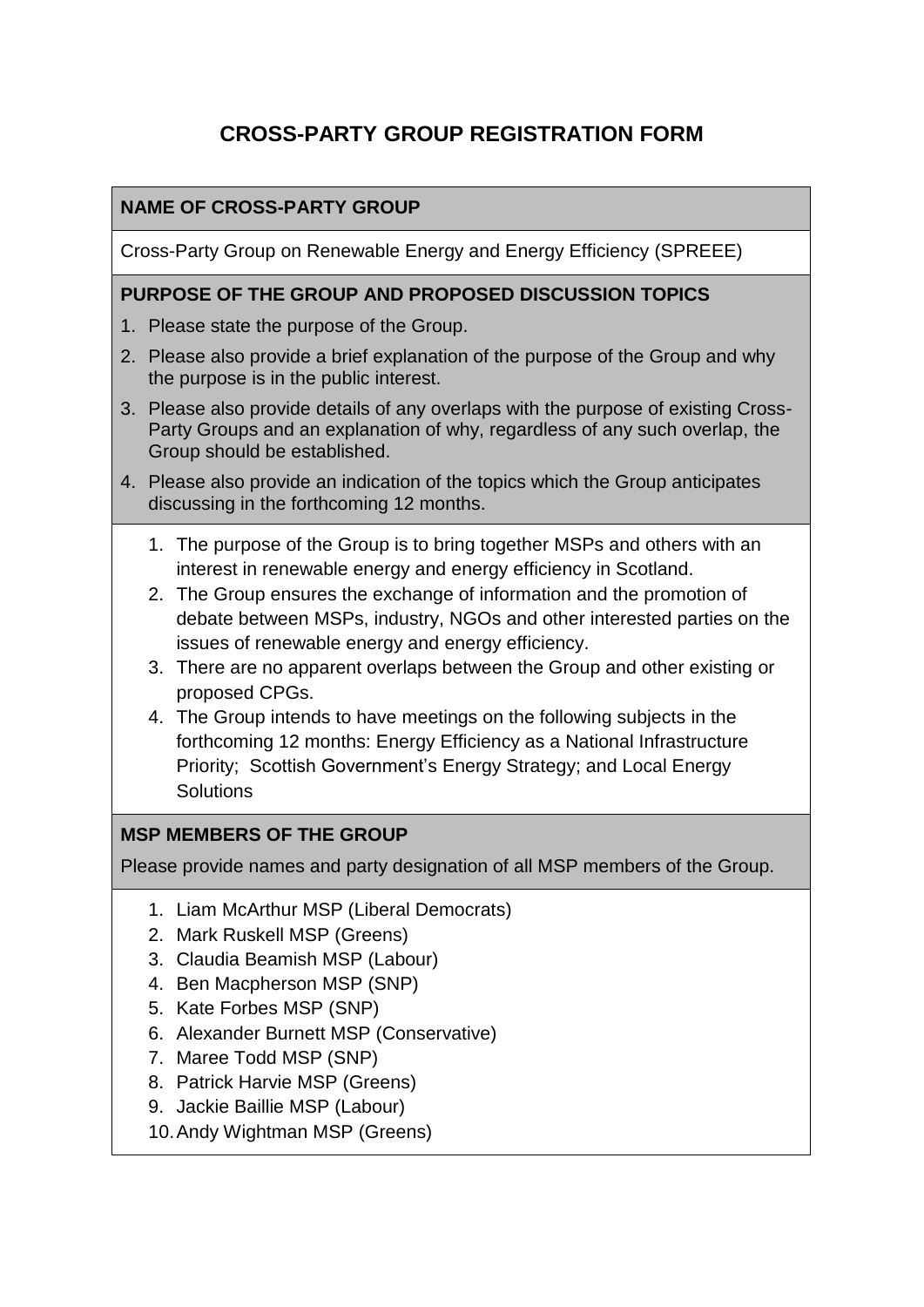## **NON-MSP MEMBERS OF THE GROUP**

For organisational members please provide only the name of the organisation, it is not necessary to provide the name(s) of individuals who may represent the organisation at meetings of the Group.

| Individuals             |  |
|-------------------------|--|
| <b>Claire Addison</b>   |  |
| <b>Abhishek Agarwal</b> |  |
| <b>Mike Alcock</b>      |  |
| <b>Neil Anderson</b>    |  |
| Alex Anderson           |  |
| <b>Blair Armstrong</b>  |  |
| <b>Richard Atkins</b>   |  |
| <b>Barbara Atterson</b> |  |
| Lang Banks              |  |
| <b>Neil Barnes</b>      |  |
| Alan Beal               |  |
| John Birchmore          |  |
| <b>Gordon Black</b>     |  |
| <b>Charlie Blair</b>    |  |
| <b>Ruth Boyle</b>       |  |
| Patricia Boyle          |  |
| <b>Raemond Bradford</b> |  |
| Nikki Brain             |  |
| Teresa Bray             |  |
| <b>Andrew Bright</b>    |  |
| Anne Bruce              |  |
| <b>Tony Brunton</b>     |  |
| <b>Stefan Buettner</b>  |  |
| Paolo Buoni             |  |
| <b>Ewen Cairns</b>      |  |
| George Callaghan        |  |
| David Cameron           |  |
| <b>Colin Campbell</b>   |  |
| <b>Jamie Carruthers</b> |  |
| <b>Nick Clark</b>       |  |
| <b>Greg Clarke</b>      |  |
| Michael Cockburn        |  |
| <b>Phillip Collier</b>  |  |
| <b>Janice Connelly</b>  |  |
| <b>Chris Cook</b>       |  |
| <b>Howard Crooks</b>    |  |
| <b>lan Cuthbert</b>     |  |
| <b>Brian Davison</b>    |  |
| John Debenham           |  |
| <b>Katy Dickson</b>     |  |
| <b>Neil Douglas</b>     |  |
| <b>Aisling Doyle</b>    |  |
| Gordon Duffy            |  |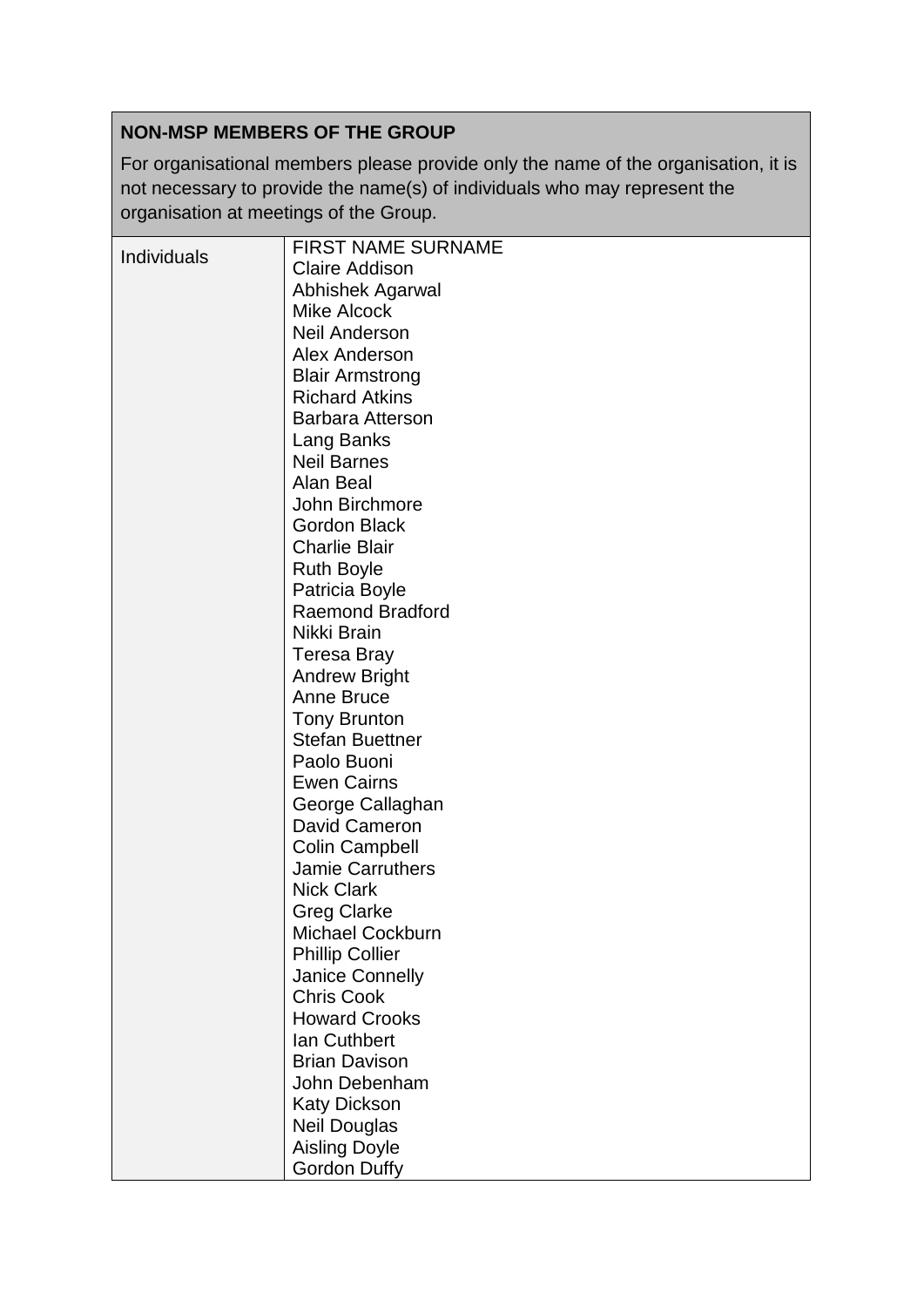| <b>Scott Duncan</b>       |
|---------------------------|
| <b>Robin Duval</b>        |
| <b>Robin Dyet</b>         |
| <b>Hew Edgar</b>          |
| <b>Herbert Eppel</b>      |
| <b>Tracey Exton</b>       |
| James Farquhar            |
| Andrew Faulk              |
| <b>Shona Fisher</b>       |
| <b>Linda Forbes</b>       |
| <b>Rob Forrest</b>        |
| <b>Karen Freel</b>        |
| <b>Roderick Galbraith</b> |
| <b>Paul Gardner</b>       |
| Sam Gardner               |
| <b>Gail Gibson</b>        |
| Paul Gill                 |
| <b>Martin Grey</b>        |
| Gina Hanrahan             |
| <b>Gareth Harrison</b>    |
| <b>Jim Hart</b>           |
| David Hawkey              |
| Simon Holden              |
| <b>Nigel Holmes</b>       |
| <b>Agnes Holmes</b>       |
| Linda Holt                |
| <b>Kayt Howell</b>        |
| <b>Ray Hunter</b>         |
| David Infield             |
| Kieran Jackson            |
| Kris Jakobsen             |
| <b>Jeff Justice</b>       |
| Sue Kearns                |
| David Keddie              |
| Donna Kelly Gilmour       |
| Neil Kermode              |
| Simon Kerr                |
| <b>Andy Kerr</b>          |
| Anthony Kyriakides        |
| Graham Lang               |
| Elizabeth Leighton        |
| <b>Andrew Leiper</b>      |
| Euan Leitch               |
| <b>Richard Leslie</b>     |
| Laura Leslie              |
| <b>Fabrice Leveque</b>    |
| George Lindsay            |
| lan Lindsay               |
| Ragne Low                 |
| Cate Lyon                 |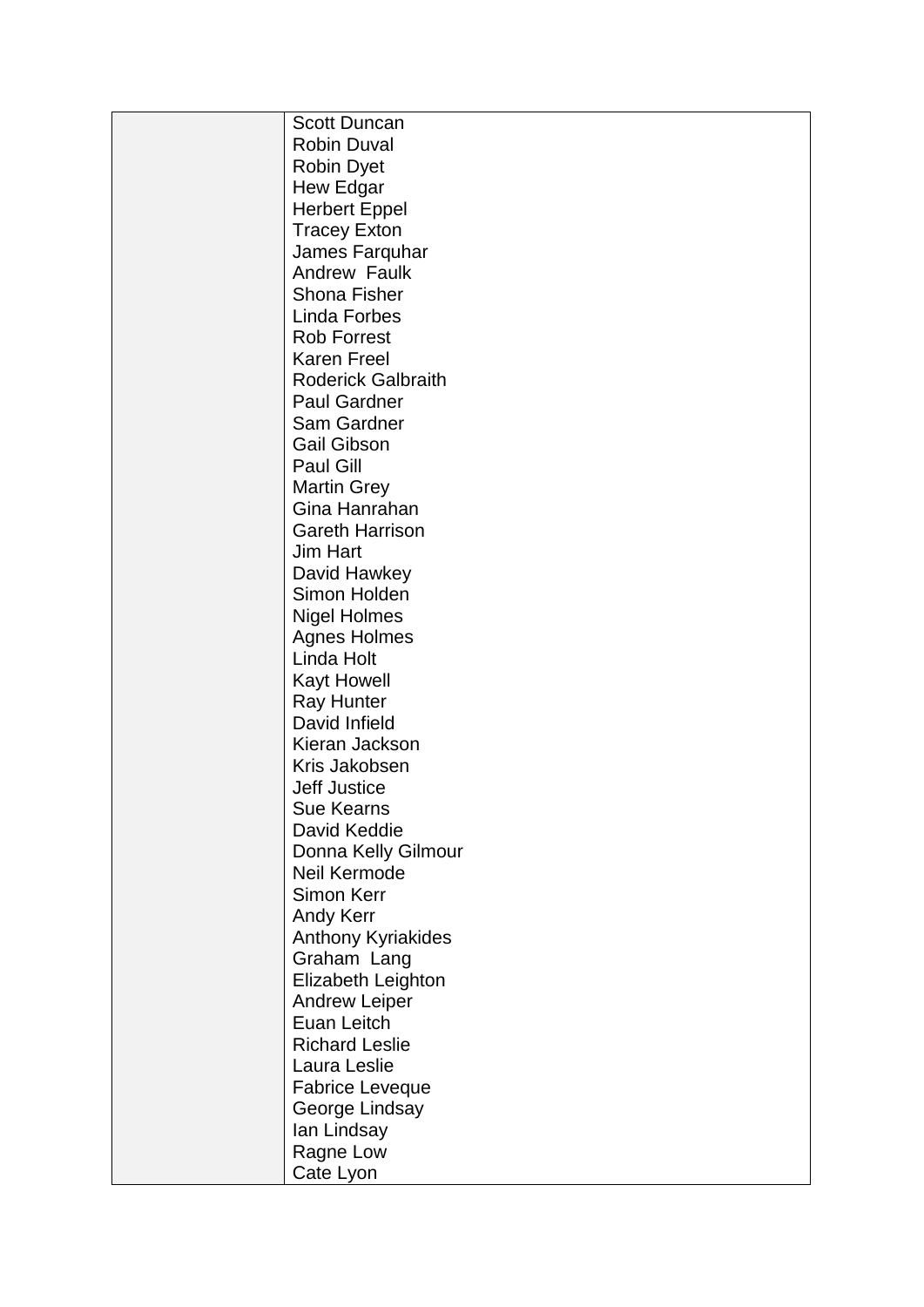| <b>Callum Macdonald</b>    |
|----------------------------|
| Murdo Macdonald            |
| Erik MacEachern            |
| <b>Fraser MacKenzie</b>    |
| John Maclean               |
| <b>Edward Maddox</b>       |
| <b>Phil Matthews</b>       |
| <b>Harry Mayers</b>        |
| <b>Eddie McAvinchey</b>    |
| <b>Scott McAvoy</b>        |
| Calum McCallum             |
| Janis McCulloch            |
| Sarah McDaid               |
| Dory McIntosh              |
| John McKinney              |
| <b>Brian McLeish</b>       |
| Ashleigh McLennan          |
| <b>Alison McLure</b>       |
| Sam McMillan               |
| <b>Colin McNaught</b>      |
| Emma Megaughin             |
| <b>Mandy Meikle</b>        |
| <b>Sam Mills</b>           |
| <b>Beatrice Morrice</b>    |
| Alexa Morrison             |
| <b>Ola Morten Aanestad</b> |
| David Moyes                |
| Paul Mullan                |
| <b>Tarig Muneer</b>        |
| lan Murdoch                |
| Hugh Muschamp              |
| <b>Jason Ormiston</b>      |
| Robin Parker               |
| <b>Courtney Peyton</b>     |
| <b>Neil Phillips</b>       |
| <b>Gareth Phillips</b>     |
| Joan Pisanek               |
| <b>Andrew Pope</b>         |
| <b>Douglas Prentice</b>    |
| <b>Graham Provest</b>      |
| <b>Andrew Ramand</b>       |
| Fiona Riddoch              |
| Pete Roche                 |
| <b>Bill Rodger</b>         |
| Lorna Ross                 |
| <b>Dr Martin Sales</b>     |
| James Salmon               |
| Moira Scobbie              |
| <b>Mary Scott</b>          |
| Stephen Sheridan           |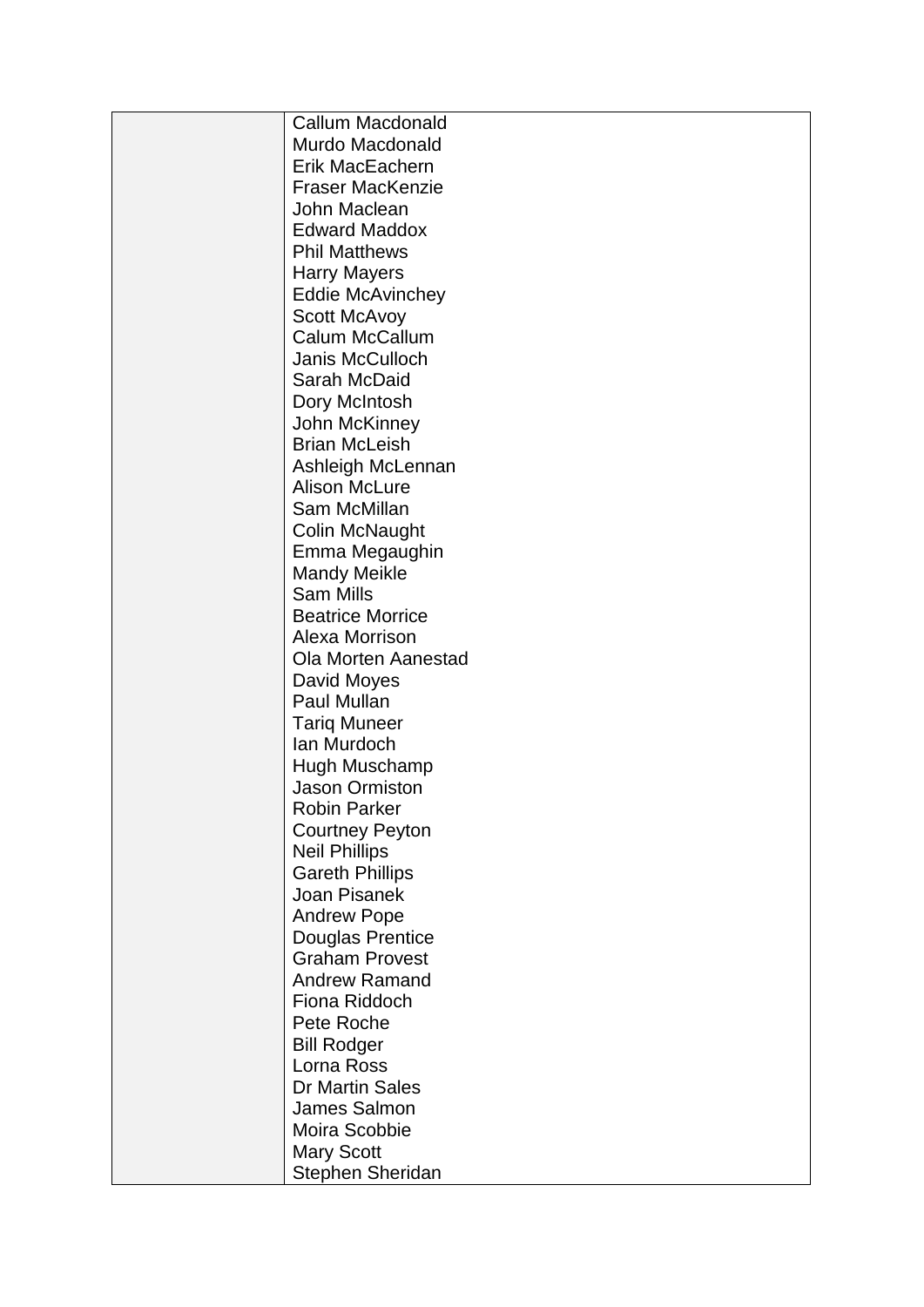|                             | <b>Jed Shirley</b>                                                                |
|-----------------------------|-----------------------------------------------------------------------------------|
|                             | Alan Simpson                                                                      |
|                             | <b>Clare Slipper</b>                                                              |
|                             | Jeremy Smith                                                                      |
|                             | <b>Helen Snodin</b>                                                               |
|                             | Anne Stevenson                                                                    |
|                             | <b>David Stewart</b>                                                              |
|                             | <b>Duncan Stewart</b>                                                             |
|                             | <b>Fraser Stewart</b>                                                             |
|                             | <b>Roland Stiven</b>                                                              |
|                             | Peter Strachan                                                                    |
|                             | <b>Niall Stuart</b>                                                               |
|                             | <b>Martin Surridge</b>                                                            |
|                             | <b>Will Sutton</b>                                                                |
|                             | John Taylor                                                                       |
|                             | James Thomson                                                                     |
|                             | <b>Adrian Todd</b>                                                                |
|                             | <b>Enrique Troncoso</b>                                                           |
|                             | <b>Karen Warner</b>                                                               |
|                             | <b>Gordon Watt</b>                                                                |
|                             | Jan Webb                                                                          |
|                             | Paul Wedgwood                                                                     |
|                             | <b>Shemaiah Weekes</b>                                                            |
|                             | <b>Eric Wells</b>                                                                 |
|                             | <b>Mark Whittet</b>                                                               |
|                             | <b>Grant Wilson</b>                                                               |
|                             | <b>Mark Winskel</b>                                                               |
|                             | David Wood                                                                        |
|                             | Annette Woodham                                                                   |
|                             | Meg Wright                                                                        |
|                             | Stephen Young                                                                     |
| Organisations               | <b>Energy Saving Trust; Scottish Renewables</b>                                   |
| <b>GROUP OFFICE BEARERS</b> |                                                                                   |
|                             | Please provide names for all office bearers. The minimum requirement is that two  |
|                             | of the office hearers are MSPs and one of these is Convener – hevond this it is a |

of the office bearers are MSPs and one of these is Convener – beyond this it is a matter for the Group to decide upon the office bearers it wishes to have. It is permissible to have more than one individual elected to each office, for example, co-conveners or multiple deputy conveners.

| Convener        | Liam McArthur MSP and Mark Ruskell MSP                                                                             |
|-----------------|--------------------------------------------------------------------------------------------------------------------|
| Deputy Convener | Claudia Beamish MSP and Ben Macpherson MSP                                                                         |
| Secretary       | Gavin Donoghue, Scottish Renewables (Renewable Energy)<br>Elaine Waterson, Energy Saving Trust (Energy Efficiency) |